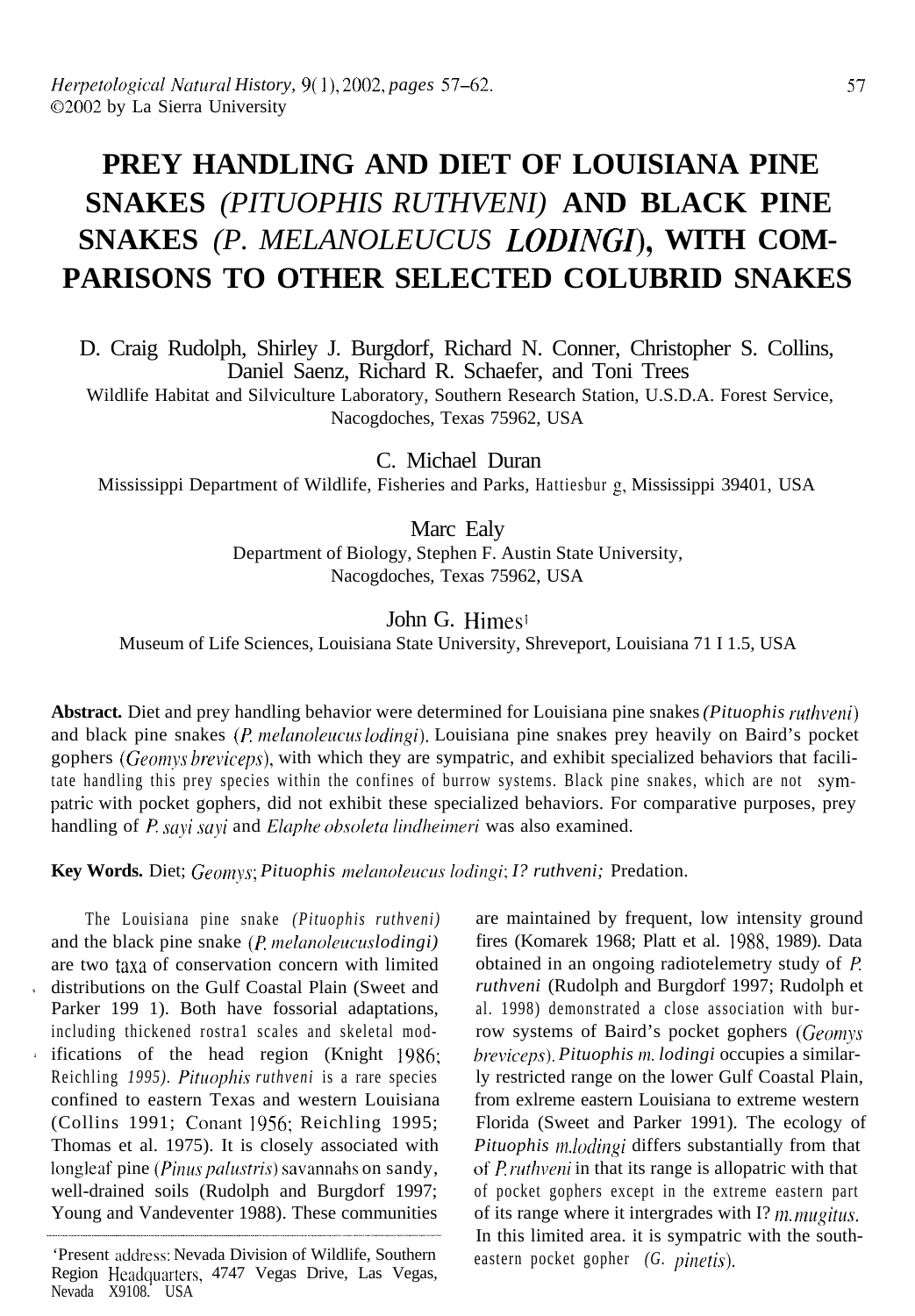Prey handling by constricting snakes is a behavioral pattern that has a long evolutionary history (Greene and Burghardt 1978). Hisaw and Gloyd ( 1926), Willard (1977), Greenwald (1978) and de Quciroz (1984) have described the basic patterns of constriction in the genus *Pituophis* and described variation in constriction behavior dependent on prey type and the physical setting in which constriction takes place. *Pituophis* is capable of substantial plasticity in the use of constriction to subdue a variety of prey species and, unlike many other colubrid genera, exhibits a strong tendency to use pinioning to subdue prey, especially relatively small or inactive prey (Willard 1977; de Queiroz 1984).

In an effort to better understand the ecology of these rare taxa, we obtained data on diet and observed foraging and prey handling behavior both in the field and in the laboratory. For comparative purposes we also observed prey handling behavior of P. *sayi soyi,* a closely related congener, and *Elaphe obsolete lindheimeri*, a sympatric constrictor without l'ossorial adaptations.

### **MATERIALS AND METHODS**

Data on diet in the wild were taken from fecal samples obtained from wild caught P. *ruthveni* and P. *m. lodingi* specimens held in the laboratory for transmitter implantation or from dissection of dead animals. Hair, teeth, claw, bone, and eggshell were extracted from fecal samples and identified by comparison with a reference collection obtained from local animals. Hair samples were compared microscopically to the limited number of small mammal species occurring locally. Tooth and claw samples were compared macroscopically to available museum specimens and to remains of animals led to captive snakes. Two additional prey records for *P. ruthveni* and one for *P. m. lodingi* were obtained during field observations of radio-transmittercd animals.

Given the importance of pocket gophers in their diet, we hypothesized that *P. ruthveni may* exhibit efficient behaviors for capturing subterranean prey. To test this hypothesis, we set up a large aquarium (130 x 30 cm) with two interior plexiglas inserts that defined a  $6$ -cm wide space around the perimeter of the aquarium. The space was filled with slightly moist sandy loam soil to a depth of 40 cm. The soil provided a space within which Baird's pocket gophers could construct a burrow system. The 6-cm soil width resulted in the interior of the burrow being visible to an observer from outside the aquarium or by looking from above through the plexiglas insert.

For each trial a pocket gopher was introduced into the aquarium and given time, l-2 h, to construct a burrow system 2-4 m in length. A snake was then introduced onto the soil surface adjacent to an open burrow entrance left unplugged by the gopher, or opened by the observer. The resulting behavior of the gopher and snake were observed. The procedure was repeated 20 times with 14 individual *l? ruthveni* and 1 1 times with nine individual /? nz. *lodingi.* Trials were also conducted six times with two bullsnakes  $(P. \, sayi \, sayi)$ , and 12 times with seven Texas rat snakes (Elaphe obsoleta lind*heimeri*). All snakes, except for the *P. m. lodingi*, were from areas of sympatry with pocket gophers. These observations were compared with prey handling behaviors observed in cages (28 x 28 x 56 cm) that provided information on prey handling in conditions unrestrained by burrow walls.

A  $\chi^2$  test with Yates' correction for small sample size was used to compare predation success among selected snake taxa. To avoid a violation of independence among samples due to repeated trials of individual snakes, we statistically analyzed the data using only the first trial for each snake.

#### **RESULTS**

Baird's pocket gophers were the major prey item (10 of 22) of *P. ruthveni* represented in the data set (Table I). A minimum of 18 of the 22 prey items (pocket gophers, moles, and turtle eggs) were presumably obtained from subterranean sites. Small sample size precluded analysis of prey composition by snake size or sex. Only seven prey records were obtained for *P. m. lodingi*, predominately small mammals (Table 1).

All four taxa used coils for constriction when handling small mammalian prey in open situations (cages). In a total  $\sigma f$  35  $\sigma$  1 *P. ruthveni*, 11 *P. m. lodingi*, five *P. s. sayi*, and eight *E. obsoleta*) successful trials conducted in cages lacking obstructions, all taxa exhibited similar prey handling behavior (Table 2). All four taxa struck and grasped prey in their mouths, placed one or more full coils around the prey, and maintained their grasp with mouth and coils until the prey appeared dead. In a few instances, snakes released their mouth grasp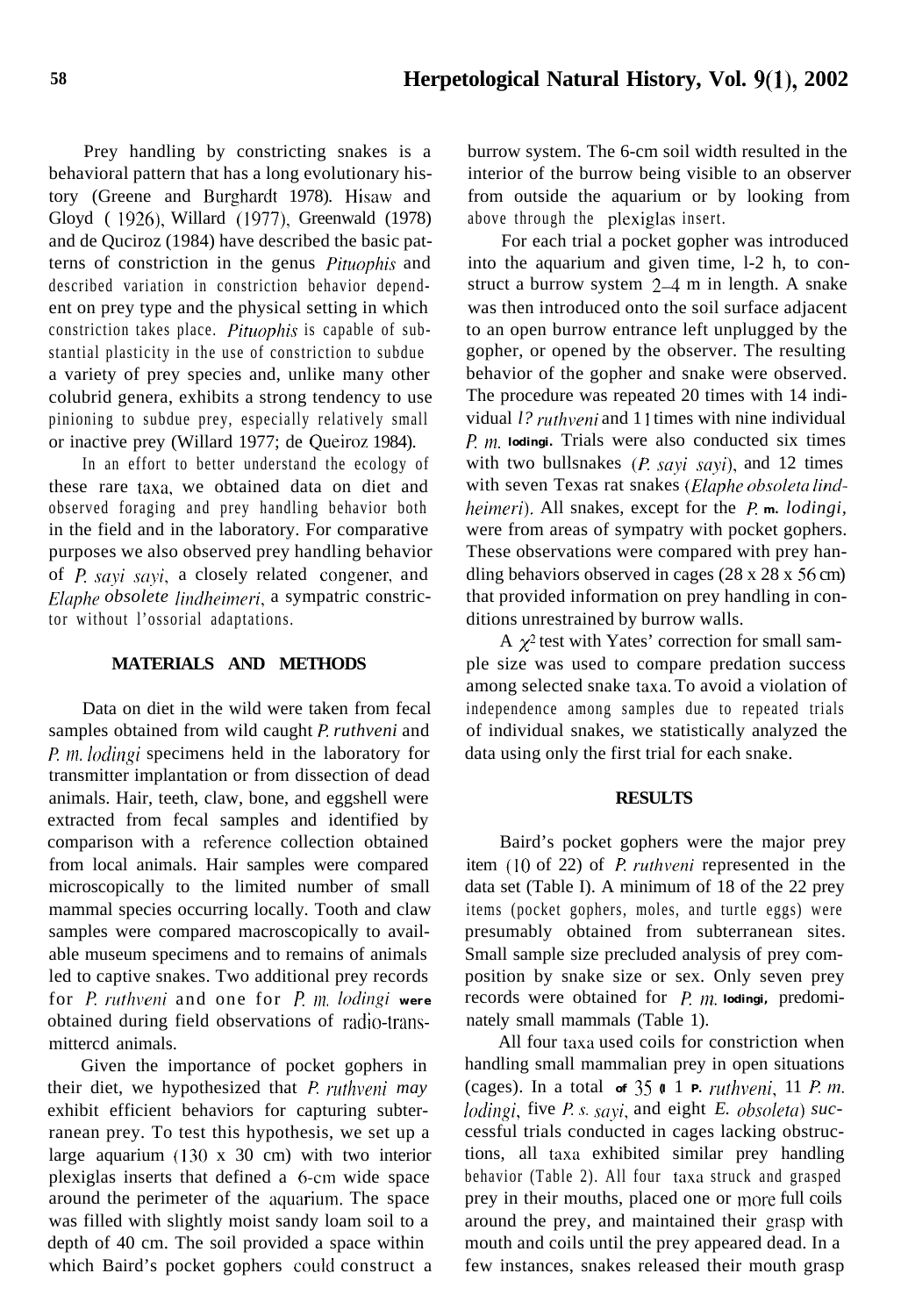## **Rudolph et al.-Prey Handling and Diet of Pine Snakes 59**

TABLE 1. Prey of Pituophis ruthveni and P. melanoleucus *loclingi* as determined from field observations, analyses of fecal samples, and gastrointestinal tract contents.

| Taxon                      | n  |  |  |  |  |  |
|----------------------------|----|--|--|--|--|--|
| Pituophis ruthveni         |    |  |  |  |  |  |
| <i>Geomys breviceps</i>    | 10 |  |  |  |  |  |
| Scalopus aquaticus         | 4  |  |  |  |  |  |
| Peromyscus sp.             | 1  |  |  |  |  |  |
| Sigmodon hispidus          |    |  |  |  |  |  |
| unid. mammal               | 2  |  |  |  |  |  |
| turtle eggs $*$            | 4  |  |  |  |  |  |
| P. m. lodingi              |    |  |  |  |  |  |
| Sigmodon hispidus          | 2  |  |  |  |  |  |
| Peromyscus sp.             | 2  |  |  |  |  |  |
| Silvilagus sp.             |    |  |  |  |  |  |
| Colinus virginianus (eggs) |    |  |  |  |  |  |
| spider                     |    |  |  |  |  |  |

\*probably *Trachemys scripta*, based on size and habitat

before the prey was dead, but only after it was immobile. Small mammal prey used in these trials were an assortment of G. *breviceps*, *Peromyscus* spp., *Rattus norvegicus,* and *Sigmodon hispidus.* All prey were readily accepted with one notable exception. Three individual 1? *m. lodingi* refused Geomys during five of six trials.

Prey handling behavior within burrow systerns, however, varied markedly across taxa (Table *2). Pituophis ruthveni* reacted to the occupied bur-

row systems immediately, presumably due to abundant prey-derived chemical cues. In all trials the snakes proceeded at a rapid rate through the burrow system until contact with the gopher. On only one of 20 trials was the gopher able to backfill the burrow sufficiently to prevent the snake's advance. *Pituophis ruthwni* confronted with a backfilled burrow initiated vigorous and powerful probing motions with its head and neck and was generally able to breach the barrier. Once contact was made with the gopher, three slightly different methods of prey handling occurred: (I) the snake rapidly proceeded past the gopher approximately a third to half of the snake's total length and pinioned the gopher by muscular kinking of its extended body (Fig. IA); (2) the snake rapidly proceeded past the gopher, doubled back, and pinioned the gopher using two lengths of its body (Fig.  $|B\rangle$ ; or (3) the snake briefly  $(< 2 s)$  grasped the gopher in its mouth until the snake positioned two lengths of its body in place as in (2) above. Only in method (3) was the snake's mouth used, and then only for 1 or 2 s. Otherwise, a snake's head was located several centimeters from the gopher until the gopher was dead, or nearly *so. Pituophis* s. sayi behaved similarly in all trials involving gophers in burrow systems (Table 2; cf. Hisaw and Gloyd 1926).

*Pituophis m. lodingi* reacted differently (Table 2). In nine of the 11 trials *P.m. lodingi* either refused to enter the burrow system, or entered but proceeded in a slow and deliberate manner. Individuals typ-

**TABLE 2.** Foraging behavior of selected snakes within burrows of Baird's pocket gophers and in open situations. Abbreviations *used* are Pr = Pituophis ruthveni, Ps = P. sayi sayi, Pm = P. melanoleucus lodingi, Eo = Elaphe obsolete  $lindheimeri.$ 

| <b>Taxon</b>         | $\mathbf n$    | <b>Successful Attempts</b> |                    | <b>Pursuit Rate</b> |          | <b>Mouth Used</b> |                | Constriction* |                |
|----------------------|----------------|----------------------------|--------------------|---------------------|----------|-------------------|----------------|---------------|----------------|
|                      |                | Trial 1                    | <b>All Trials</b>  | Slow                | Rapid    | Yes               | N <sub>0</sub> | Yes           | N <sub>0</sub> |
| <b>Burrow Trials</b> |                |                            |                    |                     |          |                   |                |               |                |
| PI                   | 14             | 14 of 14                   | 19 of 20           | $\Omega$            | 19       | 0                 | 19"            | $\Omega$      | 19             |
| Pm                   | 9              | log 9                      | 2 of 11            | 10                  |          |                   |                |               |                |
| P <sub>S</sub>       | $\overline{c}$ | $2$ of $2$                 | 6 of 6             | $\Omega$            | 6        | $\left( \right)$  | 6              | $\theta$      | 6              |
| Eo                   | 7              | $3$ of $7$                 | 7 <sub>of</sub> 12 | 12                  | $\Omega$ | 7                 | 0              | 7             | $\theta$       |
| <b>Open Trials</b>   |                |                            |                    |                     |          |                   |                |               |                |
| Pr                   | 11             | $11$ of $11$               |                    | N A                 |          | 11                | $\Omega$       | 11            | $\Omega$       |
| Pm                   | 3              | $2$ of $3$                 | 6 of 1 I""         | N A                 |          | 6                 | $\Omega$       | 6             | $\Omega$       |
| Ps                   | $\overline{c}$ | $2 \text{ of } 2$          | $5$ of $5$         | N A                 |          | 5                 | $\Omega$       | 5             | $\Omega$       |
| Eo                   | 7              | 3 of 3                     | 8 of 8             | NA                  |          | 8                 | $\Omega$       | 8             | $\Omega$       |

'see text for definition

"includes two trials in which month grasp was used for  $< 2$  s.

"Three individual *P. m. lodingi* refused *G*, *breviceps a total of five times*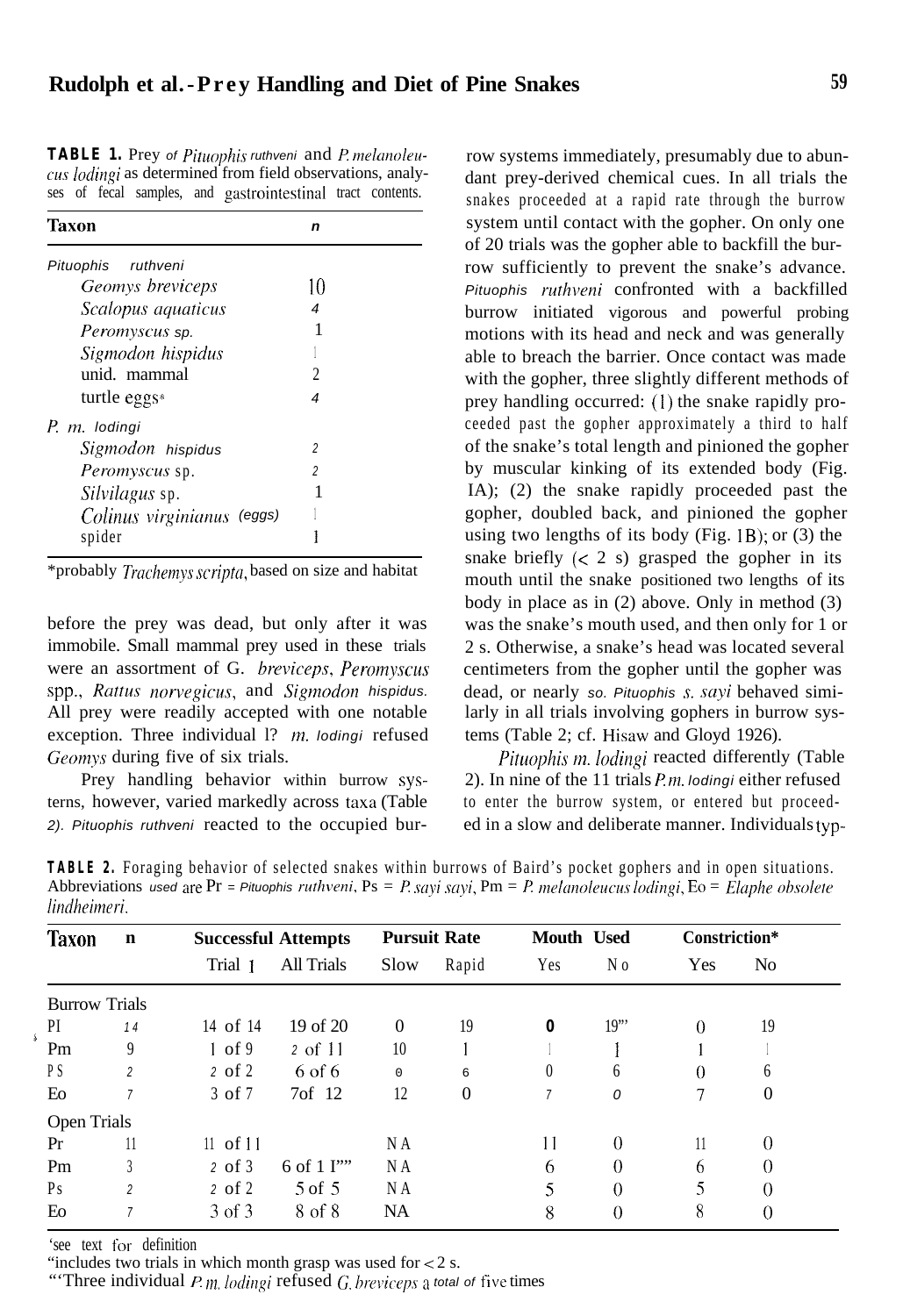

**Figure 1.** Prey handling behavior of Pituophis ruthveni during trial interactions with Geomys breviceps showing gopher pinioning (A) by muscular kinking of the extended body and (R) by using two lengths of' body.

ically doubled back either before or after contact with the gopher, returning to the surface or to an unoccupied portion of the burrow system. Often, the gopher had detected the advancing snake and backfilled the burrow with soil, preventing actual contact by the time the slowly advancing snake arrived. In none of these trials did the snake initiate a predatory attack on the gopher or attempt to breach the backfill barriers. Two trials, both by the same snake that had previously eaten a *Geomys* in the cage trials, were **successfd.** The first successful trial resem-

bled that of an E. *obsoleta* (see below). However, the second successful trial resembled that of a *. ruthveni.* The *P. m. lodingi* moved fairly rapidly through the burrow system, did not use its mouth to grasp the Geomys, and made no attempt to use coils to constrict the prey. Subjectively, this individual seemed less proficient than *P. ruthveni* throughout the prey handling sequence.

*Elaphe o. lindheimeri* behaved differently from *all Pituophis* (Table 2). *Elaphe o. lindheimeri* readily entered the burrow systems in apparent pursuit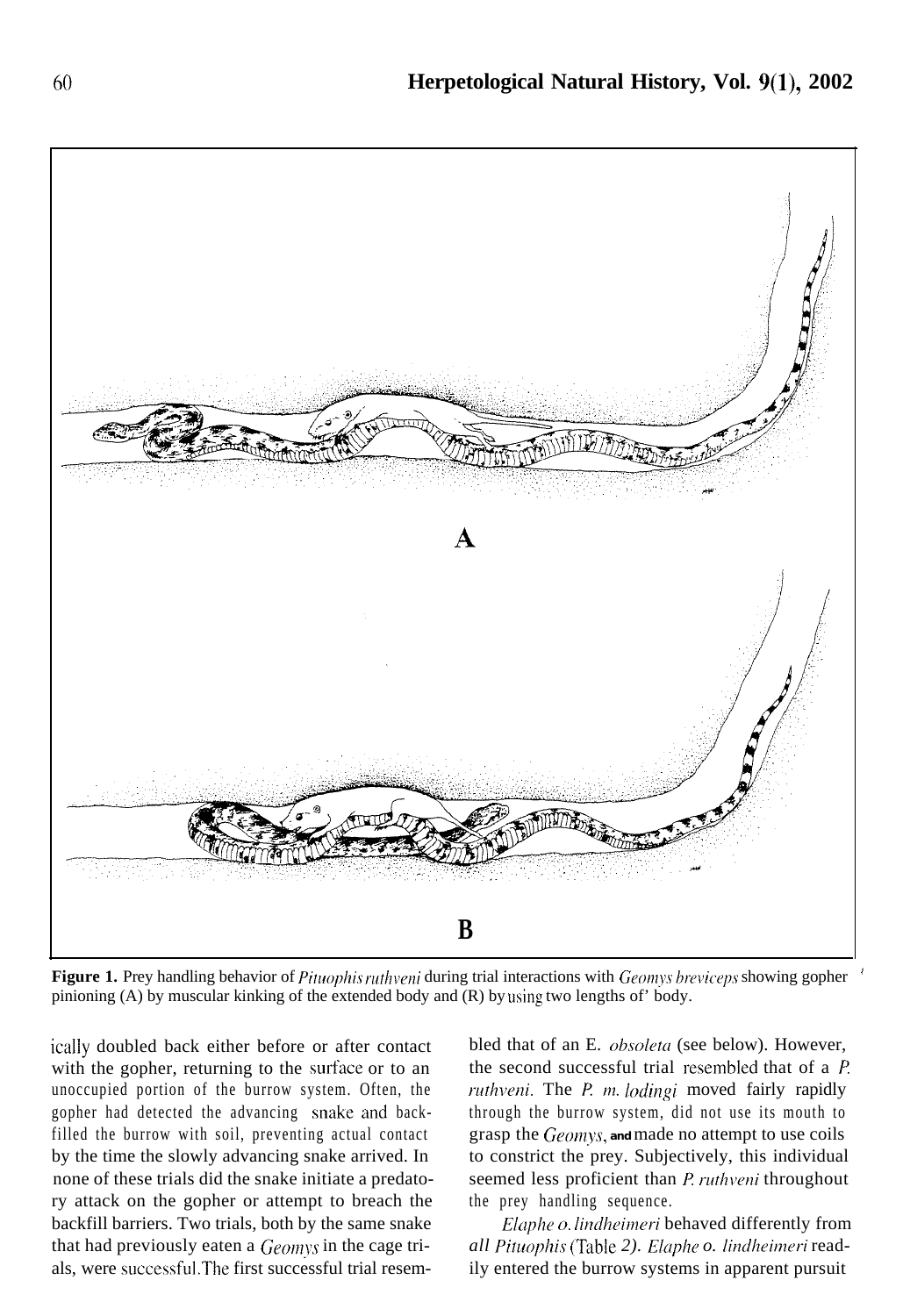#### **Rudolph et al.-Prey Handling and Diet of Pine Snakes <sup>61</sup>**

of the gopher. Movements were slow and deliberate, in marked contrast to those of *P*. *ruthveni* and *P*.  $s$ , sayi. The gophers had often detected the advancing snake prior to its arrival and initiated vigorous backfilling of the burrow. Backfilling was often successful (five of 12 trials), and the snake was unable to penetrate the blockage and attack the . gopher. If the snake arrived prior to backfilling, or was able to penetrate the blockage and attack the gopher (seven of 12 trials) the snake then grasped the gopher in it's mouth and maintained this hold while attempting to constrict the gopher in the confines of the burrow system. These attempts, although always successful, appeared awkward. The snakes eventually succeeded in killing the gopher by obtaining a partial coil and/or pinioning the gopher against the burrow wall, typically at the end of a burrow or at a sharp bend in the passage, with the anterior portion of its body.

Based on the first trial for each snake, P. ruthveni was more successful than either  $1$ ?  $m$ . *lodingi* ( $\chi^2$  = 24. 15, *P* < 0.001) or *E. o. lindheimeri*  $(\chi^2 = 6.38, P < 0.025)$  in capturing G. breviceps within the confines of a burrow system. Sample size was loo small **lo** compare *P. s. sayi* success.

A field observation of *f? ruthveni* capturing a pocket gopher, although representing only a partial sequence, is consistent with the above trials. On 16 August 1996 a 1.4 m female *P ruthveni* was located with 15 cm of its tail protruding from a pocket gopher burrow. Its tail was subsequently retracted into the burrow. Several minutes later a portion of the snake's body broke through the soil surface approximately 1.5 m from the burrow entrance. A struggling *G. breviceps* was held in a loop, not a full coil, of the snake's body. The surface breach was presumably a result of the pressure of the snake's kinked body breaking through the relatively thin (5)

cm) overburden. The snake did not have a secure 1 coil around the gopher and the snake's head was not visible. After approximately 5 min the snake was able to retract its body and the gopher underground. Both anterior and posterior portions of the snake were intermittently observed for an additional 22 min. The gopher was not observed again.

#### **DISCUSSION**

The prey of *Pituophis* spp. consists primarily of small mammals (Sweet and Parker 199 1). The data reported here for *P. ruthveni* and *P. m. lodingi* 

are consistent with these reports. The prominence of pocket gophers in the diet of F! *ruthveni* is consistent with the close association of P ruthveni with pocket gopher burrow systems. Telemetry studies (Rudolph and Burgdorf 1997; Rudolph et al. 1998) have demonstrated that *P. ruthveni* present on the surface are most frequently in the immediate vicinity of a pocket gopher burrow system. Pocket gopher burrow systems are the main shelters during the active season, hibernation, and escape from fire.

The importance of pocket gophers in the diet of */? ruthveni* may be associated with the small clutch size (mean  $= 4$ ) and large hatchling size (mean  $=$ 54.4 cm) of this species (Reichling 1990). Remarkably large hatchling size may be an adaptation to reduce the amount of time and growth necessary to reach a size sufficient to allow predation on pocket gophers. This strategy might have a selective benefit because of the paucity of small mammals in sandy upland sites in west Gulf Coastal Plain longleaf pine savannahs.

The reluctance of  $P$ .  $m$ . *lodingi* to prey on pocket gophers in this study may be due to the lack of sympatry between these two taxa. The relative contribution of genetic and learned components to this behavior is unknown. Comparable data from  $P$ . *m. mugitus* from areas to the east of *P. m. lodingi*, where it is sympatric with *Geomys pinetis*, would be of interest.

The efficiency with which *P. ruthveni* and *P. s. sqi* handle pocket gophers in burrow systems has two critical components lacking in  $P_m$ . *lodingi* and *E. o. lindheinreri.* First, the rapid searching through burrow systems reduces the probability of pocket gophers backfilling the burrow and precluding successful predation. In the loose soil of the experimental system. pocket gophers could backfill and pack the burrow, creating a burrow plug 4-X cm in length in less than 1 min. *Pituophis ruthverzi* and *P*. s. sayi, which possess substantial excavating abilities (Carpenter 1982; Reichling 1995). were delayed for a minute or more. In a natural situation this might allow critical time for pocket gopher escape. *Elqhe o. lirdheirneri,* lacking specialized excavating abilities, were completely stopped by a completed burrow plug.

Second, the lack, or minimal, use of the mouth to grip the pocket gopher, combined with pinioning the prey using a kink in the snake's extended body rather than coils, reduces the risk of injury during prey handling in a confined space (Hisaw and